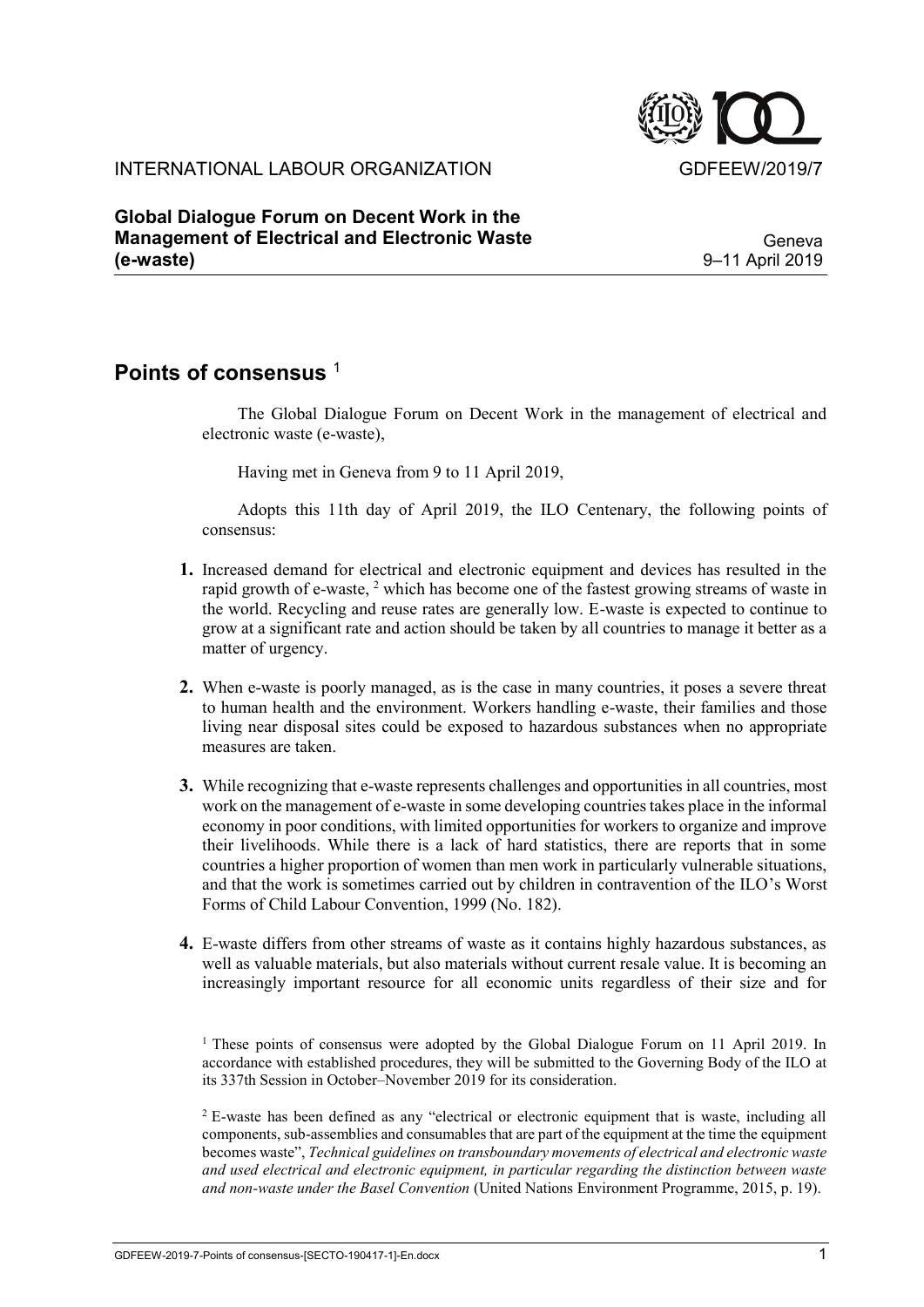informal workers along the e-waste value chain who recover, repair, refurbish, reuse, repurpose and recycle used electrical and electronic equipment, bring innovative services and products to the market and facilitate a transition to the circular economy.

**5.** With the right infrastructure, regulations, incentives, policies and processes in place to manage e-waste in ways that advance decent work and protect the environment, used electrical and electronic equipment has the potential to fuel the generation of sustainable enterprises and the creation of decent employment opportunities. This would be a significant step towards inclusive growth and decent work, more sustainable production and consumption, and achieving the 2030 Agenda for Sustainable Development.

## **Advancing decent work in the management of e-waste**

- **6.** Coherent and effective laws, regulation and policies, as appropriate, that take into account international labour standards, where relevant, are key to advancing decent work in the management of e-waste. Social dialogue in all its forms is essential to engaging governments and employers' and workers' organizations in the formulation of such laws, regulations and policies, and to ensuring that they are effectively coordinated and implemented in practice. This in turn requires that freedom of association and the effective recognition of the right to bargain collectively are guaranteed in law and practice.
- **7.** The capacities of administrations engaged in ensuring decent work in e-waste management should be strengthened, and the coordination between key ministries and agencies at both the state and municipal levels should be enhanced. Strengthening the capacity of labour and environmental inspection should be an integral part of any future investment in e-waste systems. The capacity of trade unions to organize and employers' organizations to provide services, including more effective organization and convening of all relevant actors in the e-waste sector, should be enhanced.
- **8.** The considerable risk of injuries, diseases, and death, inter alia from the absence of appropriate personal protective equipment, tools and processes that lead to the inappropriate handling of e-waste and exposure to its hazardous substances, should be addressed as a matter of urgency, including through the development of specialized equipment and processes, raising the awareness of e-waste workers about the hazards and risks that they face, and the development of inclusive learning and training tools and methodologies for e-waste workers, including those in the informal economy.
- **9.** The high incidence of informality poses a major challenge for the enforcement of legislation, the growth of sustainable, productive and efficient enterprises, the improvement of the livelihoods and working conditions of e-waste workers, and the realization of their rights at work. The ILO's Transition from the Informal to the Formal Economy Recommendation, 2015 (No. 204), and *Guidelines for a just transition towards environmentally sustainable economies and societies for all* (2015), provide guidance for governments and employers' and workers' organizations to help move millions of informal e-waste workers and thousands of micro, small and medium-sized enterprises into the formal economy, while ensuring that livelihoods are preserved and improved.
- **10.** Cooperatives and other social and solidarity economy organizations and enterprises perform a key role in e-waste management in many countries. They have promoted the rights of informal workers, advocated their inclusion and recognition, and created formal and decent work opportunities.
- **11.** The conclusions concerning the promotion of sustainable enterprises, adopted by the International Labour Conference in 2007, including aspects of corporate social responsibility, should be used by governments and employers<sup>3</sup> and workers<sup>3</sup> organizations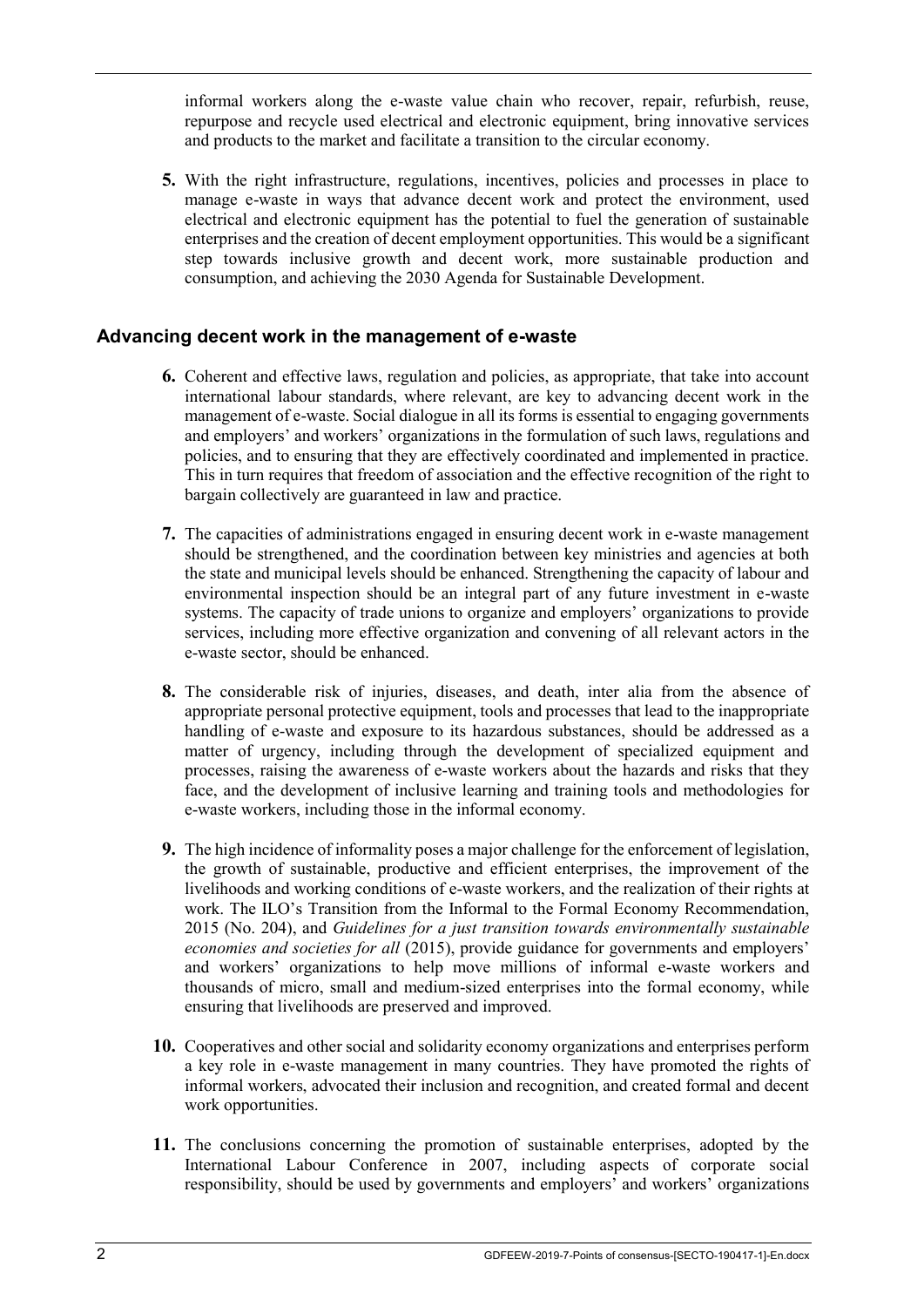to foster an enabling environment for sustainable enterprises in the e-waste sector in order to harness the potential of micro, small and medium-sized enterprises to create decent jobs, introduce new technologies, bring innovative business models to the market and contribute to productivity growth, thereby advancing decent work and environmental sustainability.

**12.** There is an urgent need to raise awareness about the growing challenge of e-waste management and effectively engage all relevant stakeholders, such as governments, employers, producers, workers and consumers, to promote sustainable production and consumption, advance decent work and protect the environment during the entire life cycle of electrical and electronic equipment, in particular through e-waste recovery, reuse and recycling. There is a need for more reliable, consistent and gender disaggregated data and statistics, analysis and research about ways to effectively address decent work challenges, particularly in the informal economy. While respecting intellectual property rights, there is also a need for more information about relevant aspects of design, materials, business models, market opportunities and skills that can facilitate greater recovery, reuse, repair, refurbishment and recycling of electrical and electronic equipment in ways that advance decent work opportunities for all.

## **Recommendations for future action by the International Labour Organization and its Members**

- **13.** Governments should increase and promote investment in waste management infrastructure and systems at all levels, as appropriate, to manage the rapidly growing flows of e-waste in ways that advance decent work. Employers should, where appropriate, find a way to effectively contribute to and promote these investments. Public–private partnerships could be a useful modality for these investments. Priority should be given to managing e-waste locally, where possible.
- **14.** Governments have the duty to adopt, implement and enforce labour laws and regulations to ensure that the fundamental principles and rights at work and ratified international labour Conventions protect and apply to all workers engaged in the management of e-waste.
- **15.** Governments and employers' and workers' organizations should engage, as appropriate, in all forms of effective social dialogue at all levels to advance decent work in e-waste management and support a just transition towards environmental sustainability in e-waste management. Governments, together with employers' and workers' organizations, should develop and implement coherent policies, strategies and measures to:
	- (a) collect data, generate knowledge and raise awareness on decent work in the management of e-waste, including a better understanding of the functioning of the e-waste value chain;
	- (b) promote the culture of and protect the safety and health of all e-waste workers and improve their working conditions through labour inspection and other measures;
	- (c) support the formalization of enterprises, cooperatives and workers in the informal e-waste economy;
	- (d) extend the coverage of social protection to e-waste workers and their families;
	- (e) promote cooperatives and other social and solidarity economy organizations and enterprises in the e-waste sector; and